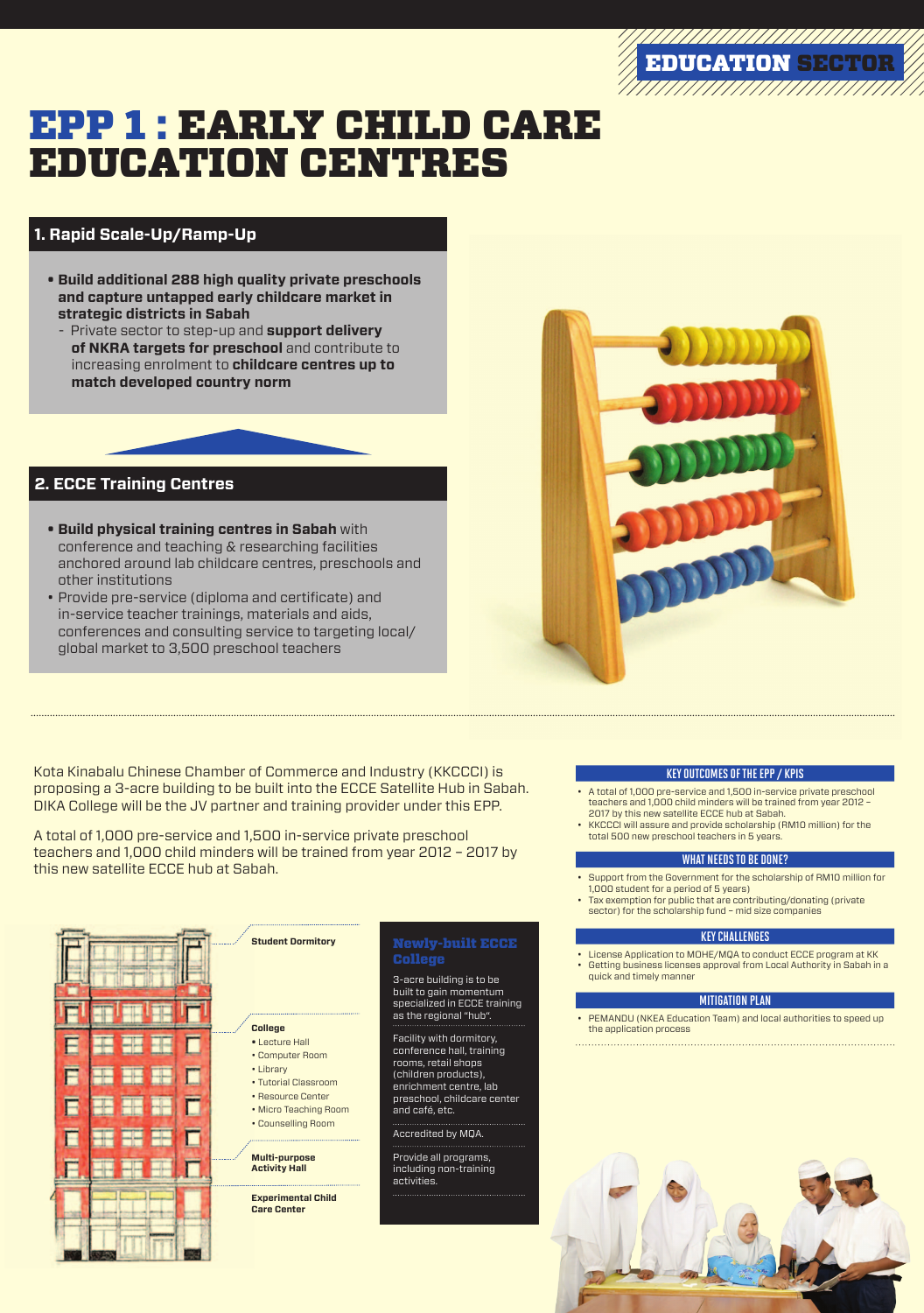## **The EPP is to replicate the Hospitality and Tourism Cluster in Sabah, emulating the success of Kuching and Penang Cluster**

- Career pathway, reputation
- Sophistication of training, specialization, quality

**Success factors** 

## **The major Hospitality and Tourism Institutions will collaborate with the industry to participate in the EPP**

Shangri-La Sutera Harbour



Le-Meridien

**Nexus** 

**Hyatt** 

Promenade

INTI College ATI College Kolej Yayasan Sabah Cosmopoint UMS

College



University colleges support skilltraining facilities in the clusters to improve their quality while benefiting from them as feeder institutions







Small-skill training facilities commit to cluster quality standards and gain access to college curriculum modules and facilities



and robust quality standard

**Local industry**



Involvement of local industry in curriculum development

and actual training improves practicability and employability

- Mission of MyCenTHE : Cluster leaders to lead and synergise the additional clusters through replications.
- • Greater awareness of the Mission of MyCenTHE needed.
- • By commissioning the participation of hospitality & Tourism industries in the enrolment (to tertiary education) and recruitment (of employee) process. • Mission of MyCenTHE: To provide opportunities to all segment of the community for skilled training and development by securing a strong bondage between education and industry, through awareness and value proposition.



Regionalized collaboration network of skill-training

centres around a university college

#### Key outcomes of the EPP / KPIs

- Through allowance paid for internship.
- • Provision for tax exemptions.
- MyCenTHE will promote and seek collaboration from the industry.
- Through sharing of resources.
- Recommendation to Sabah cabinet to provide such provision for paid allowance.

- • To churn out 28,000 quality graduates (diploma and above) in hospitality and tourism sector.
- • Guarantee job for new graduates in the hospitality and tourism cluster
- Increase attractiveness to students to pursue hospitality and tourism courses by collaborating with the industry to provide a monthly allowance of RM500
- • Work with industry players and ministry of Human Resource to increase the monthly wages of graduate holders from current RM1,100 to RM1,600

#### WHAT NEEDS TO BE DONE?

#### Key Challenges

- • Funding to local students
- Funding for expansion & upscaling of training centres
- Buy in from Industries
- • Qualified Instructors
- Provision for paid allowance to foreign students (Sabah Immigration policy)

#### Mitigation Plan



# EPP 2 FHOSPITALITY AND TOURISM DISCIPLINE CLUSTER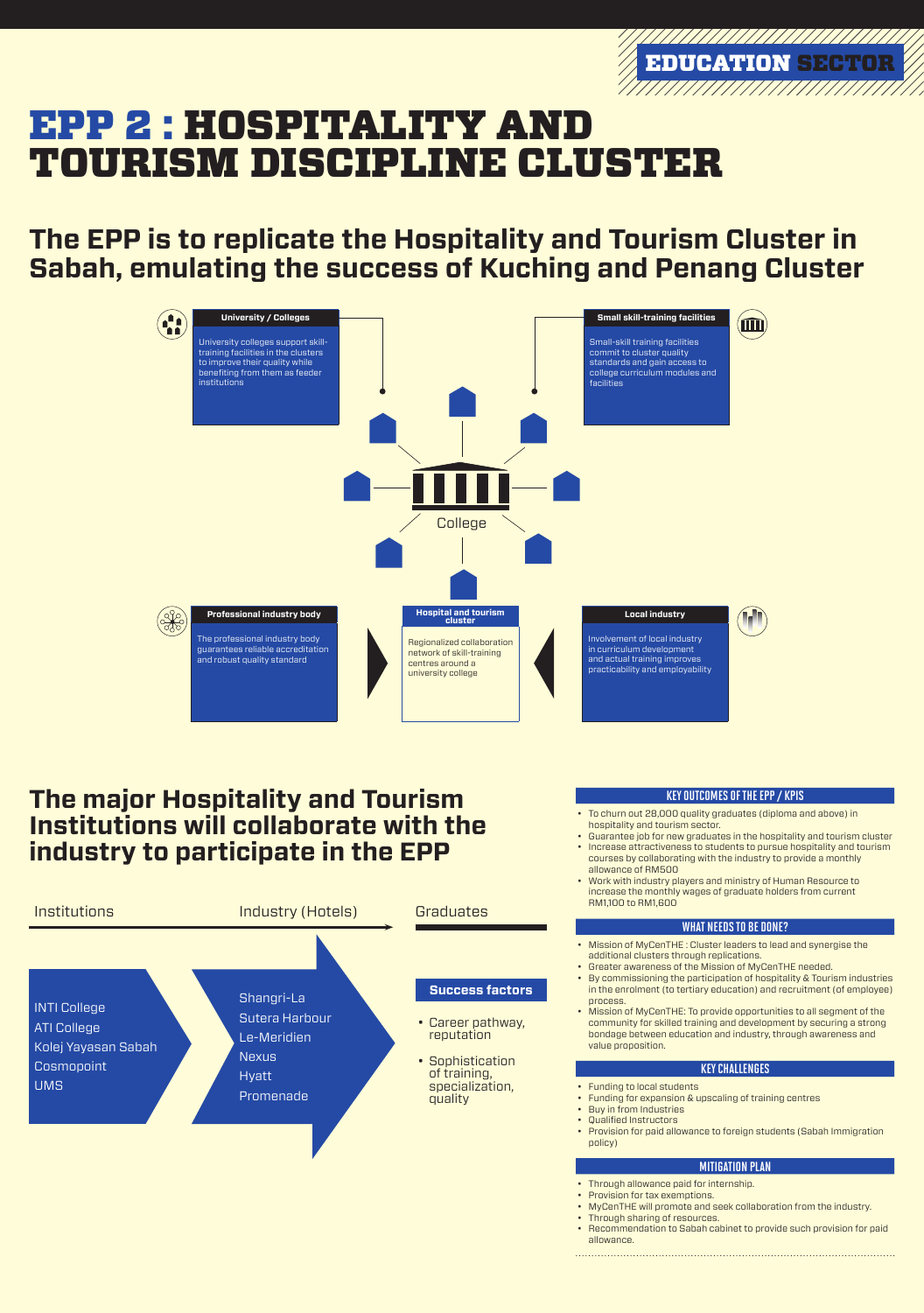# EPP 3 : PRIVATE SKILLS TRAINING CENTRES

• Promoting the importance of TEVT based on the key sectoral demand. • The training is to cater for specific offering required by the industry.

#### **DESCRIPTIO**

Sabah is expected to have an increase of 47,000 skilled workforce by 2020, based on 15% increase in skilled workforce<sup>1</sup> by 2020

### • To ensure value proposition to the training provided.







#### • To be accomplished by the set up of incubators.

### **Enhancing the current Private Skill Training Centres**

• Skill or technology transfer by engaging master trainers/techno-firms experts so as to build a competent and self support center to cater for the demand of the local industry.

- To promote sharing of resources (which requires high setup cost).
- • To develop more competent instructors.

#### **HOW?**

• To encourage Industry-training center collaboration.

<sup>1</sup> Skilled workforce defined as those with at least SKM 3 certificate, diploma, or degree certification semi-skilled defined as those with at least SKM 1 or 2 certification, while unskilled workers have only SPM certification. A 40% target is projected by Ministry of Human Resource, and a 50% target committed to in the 10th Malaysian Plan.

#### KEY OUTCOMES OF THE EPP / KPIS WHAT NEEDS TO BE DONE?

- • To provide skill trainings for an additional 35,000 (of the 150,000 required) work force, particularly in OGE, Agri, Palm Oil, Logistics and Manufacturing sector OR
- • 15% increase in skilled workforce by 2020 or 45,000 workers.
- Acquisition of technology skill and knowledge.





- Increase and improve accessibility to PTPK funding quota for Sabah.
- Sabah government to also provide scholarships.
- Training opportunities need to be promoted.
- Tax exemptions and subsidy for equipment investment.
- Relevant types of skills need to be identified and training centres need to take up these
- • Acquire the involvements of the industries and suppliers
- • Secure sponsorships of training seats

#### KEY CHALLENGES AND THE RESERVE OF THE RESERVE OF THE RESERVE OF THE RESERVE OF THE RESERVE OF THE RESERVE OF T

• Retaining the talent • Qualified Trainers



• To secure training opportunities for those pursuing TEVT.

• Identifying the skill types

• Funding and assistance

- • Cooperation of the state agencies and various ministries in evaluating the manpower and skill need.
- Getting the suppliers to commit to providing technology skill transfer, support in graduate employment and funding for study opportunities – Smart Partnership.
- • SEDIA MOHR to lead in identifying participative
- Investors
- Negotiation of such "deals" with the NKEA industries.
- • Upgrading training center • Tax incentives for:
- Institutional upgrades and investment in new facilities
- participative companies

## **Incubators**  $\rightarrow$  **Promoting Industry Training Collaboration**

# EDUCATION SECTOR